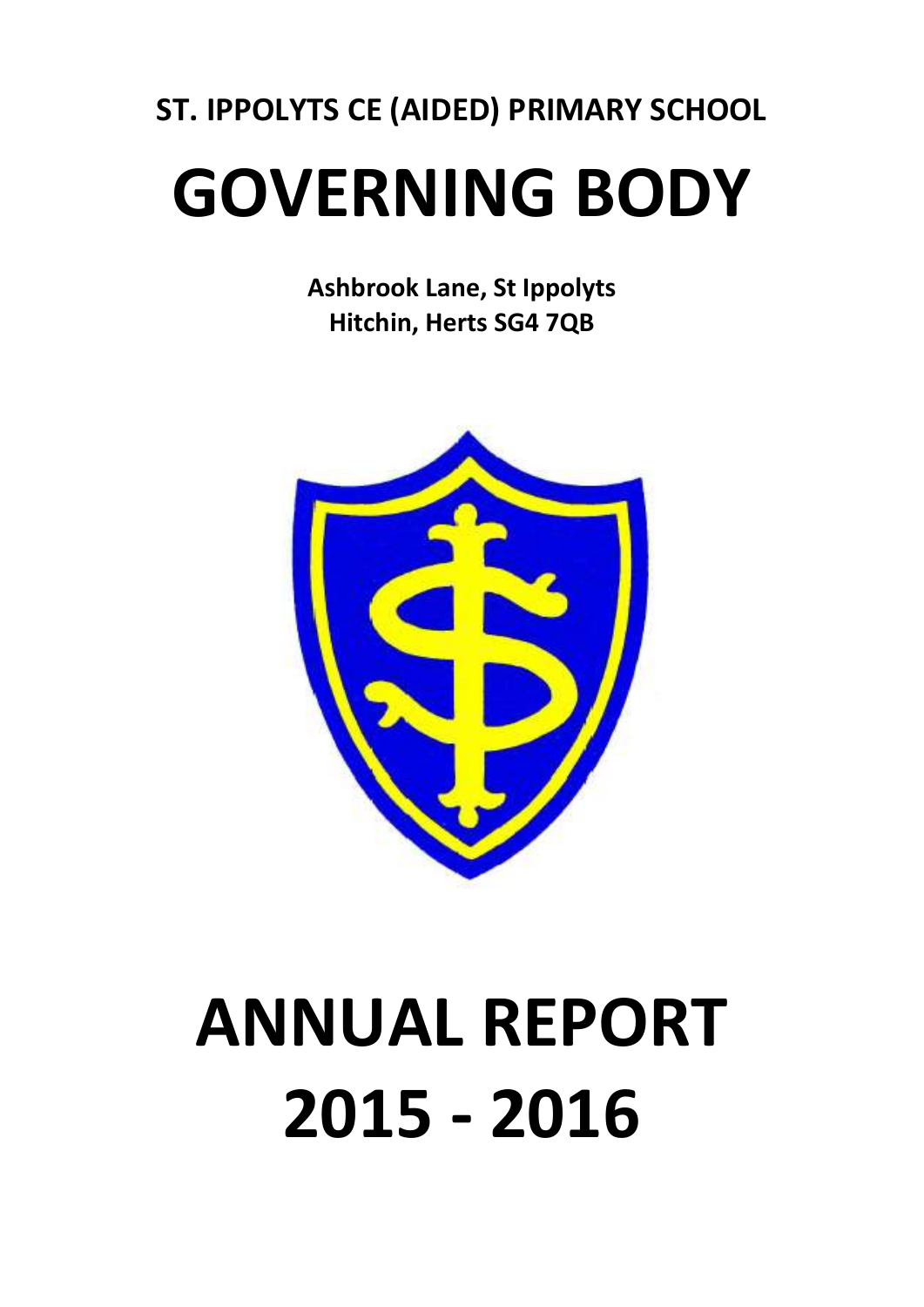## CHAIR'S REPORT 2015 - 2016

St Ippolyts School is a very vibrant, busy place. The School continues to promote an exciting learning environment with an interesting and creative curriculum. The children are given many and varied opportunities. These include workshops, visits, school trips etc. School trips have included educational visits to the Discovery Story Centre, the Natural History Museum at Tring, Woolgrove School's outdoor learning environment and there is the annual residential trip for the older children to PGL. This term has also seen the whole school theatre trip to see 'Joseph and his Amazing Technicolour Dreamcoat' at Milton Keynes, a fantastic experience enjoyed by all, made all the more special because it was the whole school together as one unit.

There have been numerous workshops for music, dance, sport, art and science. Luke Temple, the author, visited the school and worked with the children. The choir sang at Reverend Ann's leaving service and also took part with the Hertfordshire schools at the Royal Albert Hall. They make their annual visits to the local nursing homes at Christmas.

Anyone who has visited the school, will have seen the marvellous examples of work that the Arts and Science days produce, the effort that everyone puts into the World Book Day and the annual school production. The school website provides a wonderful gallery of pictures of these events.

The school continues to deliver the explicit Values education programme, based on a half termly focus value. Each value is linked to the curriculum, worship, a biblical text and where possible to a worldwide issue. The inclusive, holistic and high quality teaching, which is underpinned by Christian values, enables all pupils to achieve to the best of their ability.

I would like to thank all the staff for their continued hard work, enthusiasm and commitment. The Governors wish Mrs Pepper and Mrs Wilson a well-earned, happy retirement – they have given many years of service to the school.

I would also like to convey our thanks to the PTA for working so hard to provide some of those "extra" opportunities for the children.

We look forward to welcoming the new vicar, the Reverend Virginia Dear, who, as the incumbent, will join the Governing Body.

We wish all the Year 6 leavers, a successful and happy transfer to secondary school. Keep up the good work and make sure you take advantage of the opportunities that are made available to you.

Looking forward, there are more challenges facing the school – not least the proposed academisation of all schools and the Neighbourhood Plan, which with its proposed numbers of houses to be built, will have an impact on the school.

And, lastly, my fellow Governors – I would like to thank you all for your support and dedication to the School. It is really appreciated.

Jane Thake Chair of Governors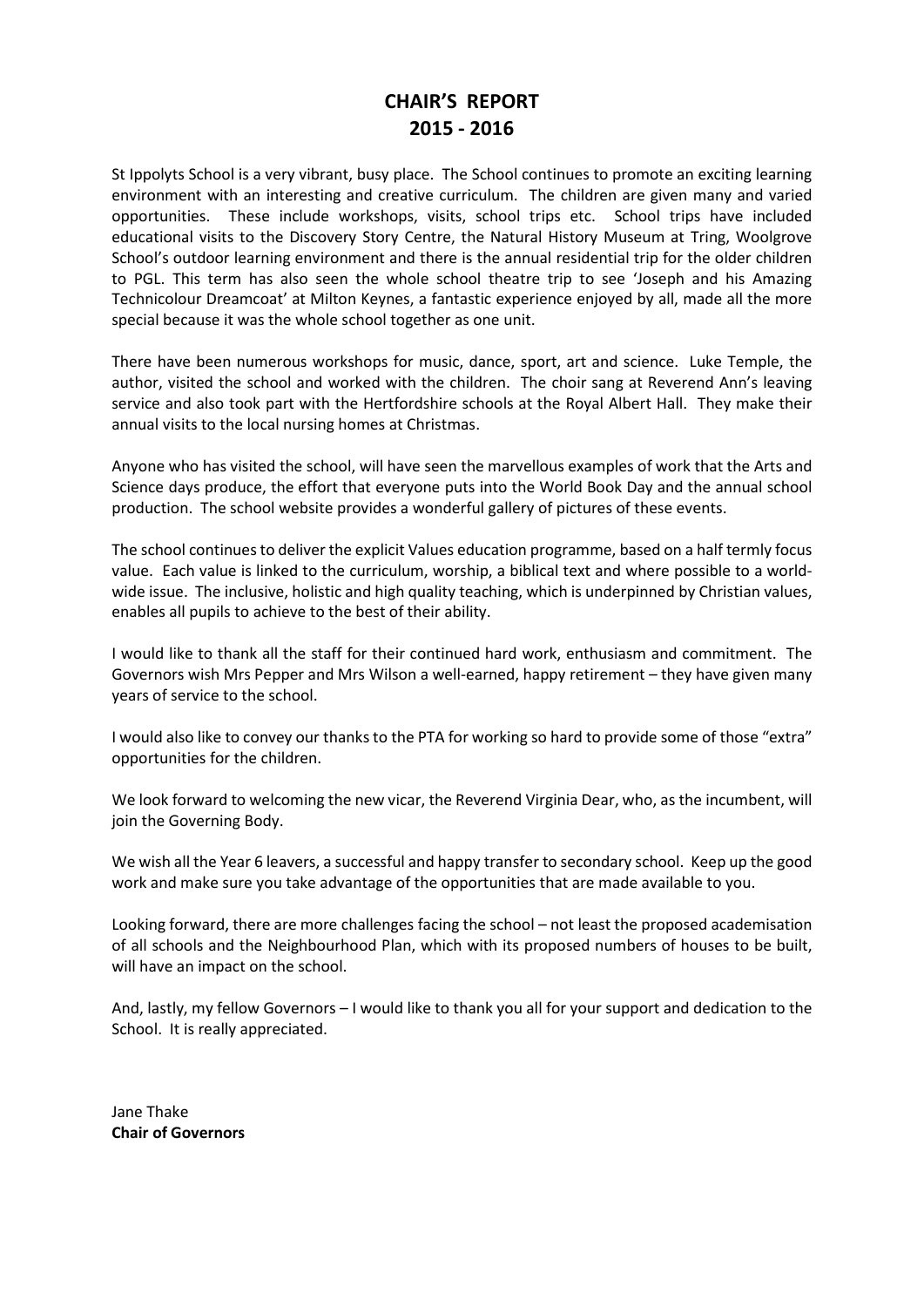## WHO ARE THE GOVERNORS?

| <b>Name</b>                         | Type of governor      | Until    |
|-------------------------------------|-----------------------|----------|
| Jane Thake<br>Chair                 | Diocesan Foundation   | 31.08.18 |
| <b>Helen MacInnes</b><br>Vice Chair | Diocesan Foundation   | 31.03.20 |
| Vacancy                             | Incumbent             |          |
| <b>Trevor Smith</b>                 | <b>PCC Foundation</b> | 07.02.19 |
| <b>Carol Scott</b>                  | <b>PCC Foundation</b> | 01.02.20 |
| Jill Eaton                          | <b>PCC Foundation</b> | 07.02.19 |
| Liz Luxton                          | Local Authority       | 01.01.20 |
| Lawrence Foster                     | Parent                | 01.02.20 |
| <b>Martin Stevenson</b>             | Parent                | 07.02.19 |
| Dee Soden                           | <b>PCC Foundation</b> | 07.02.19 |
| <b>Rachel Peddie</b>                | Headteacher           |          |
| Gayle Stewart                       | Staff                 | 31.08.17 |
| <b>Clerk to the Governors</b>       | Clare Kendle          |          |

Our constitution determines the make up of the Governing Body. The constitution was revised in line with government policy and came into effect on 31.08.15

The Chairman and the Clerk can both be contacted via the school office.

## Introducing new governors

## Lawrence Foster

I am a Hertfordshire thoroughbred having grown up in Welwyn and attended John Henry Newman School. Having been a Hitchin resident for 13 years, I took up a post as an Assistant Head Teacher at The Priory School three years ago. This job and my first 6 months in post as a parent governor at St Ippolyts give me a great insight into the excellent education our young people receive locally. I have two young daughters, the eldest of whom is just finishing Year 1 and loves her school. My interests include gardening, squash, golf and scuba diving.

## Liz Luxton

I have lived in the village for 20 years and both my sons (now 27 and 31) attended St Ippolyts Primary School. I have worked in education finance for 16 years, firstly for Hertfordshire County Council and currently at Birchwood High School in Bishops Stortford. In my role as Business Manager, I sit on the senior leadership team and have responsibility for all financial matters, catering, premises, health and safety, risk management and community engagement. My main areas of expertise are in budgeting, accounts monitoring and long term forecasting.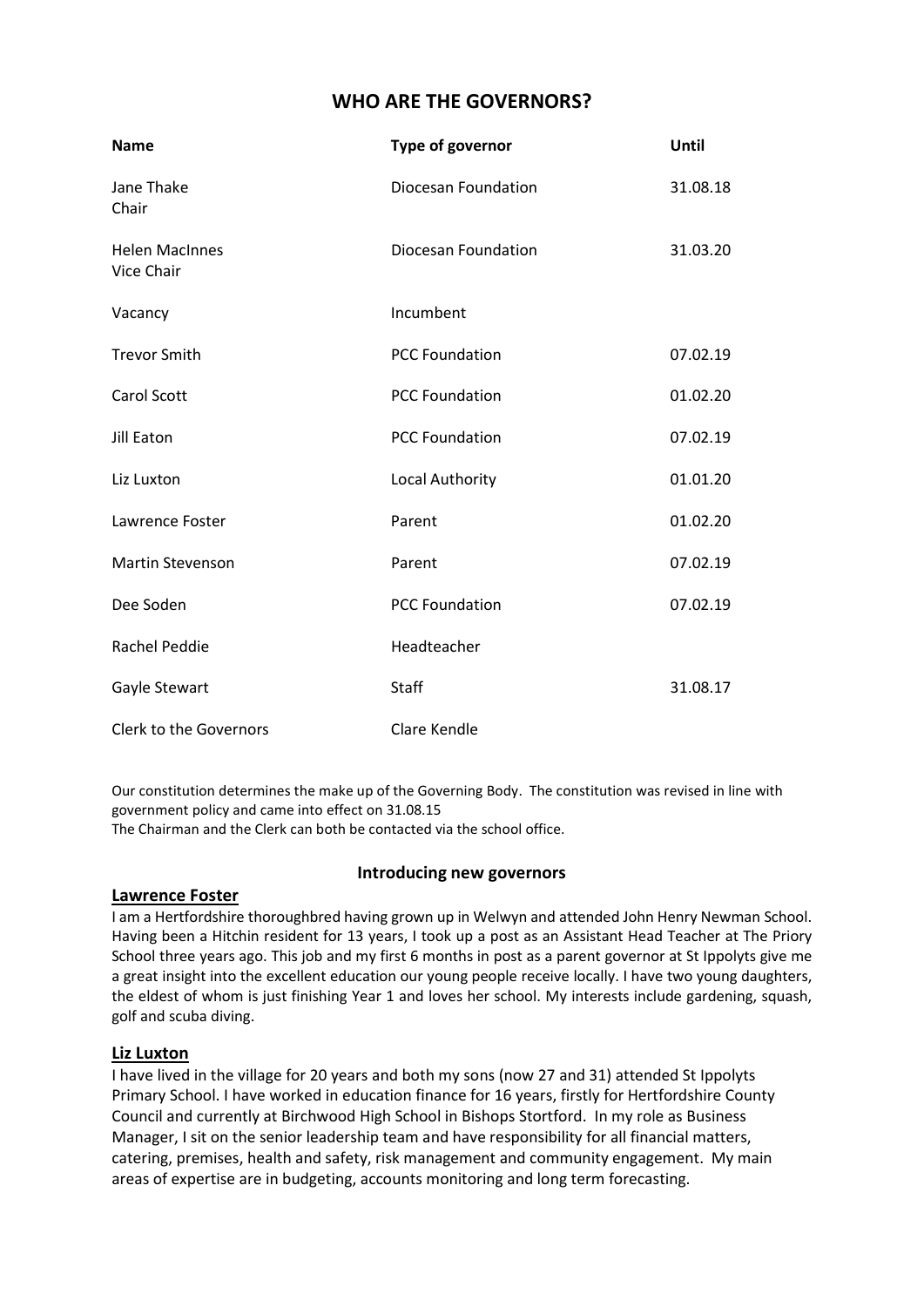## YOUR GOVERNING BODY AND WHAT THEY DO

The role of the governors is to set strategic direction, to hold the school leaders to account for improving performance and to make sure that money is well spent. They advise and support the Headteacher and staff in their task of meeting the educational and social needs of all the children in school. As a voluntary aided school, the governors are responsible for the whole school building, (interior and exterior). The responsibilities of the school governors are all collective and would be impossible to fulfil without the willing co-operation of all the people who are concerned with the school.

The Governing body meets twice per term. Much of the work of the governors is carried out by committee. These are: Finance and Personnel, Admissions, Premises, and Teaching, Learning and Curriculum. The committees meet throughout the year

As a voluntary aided school, the governors are responsible for Admissions, Health and Safety, Religious Education and Collective Worship policies.

The Governors support the school in many ways: assisting at special events such as Arts Days, school trips, cookery lessons, attending assemblies, School Council, PTA events, and providing some support in the classroom.

## FINANCE AND PERSONNEL REPORT

The budget is set each year in April and is approved by the Governors. During the year the committee monitors the accounts and looks at expenditure against budget, and look into any variances. When allocating funds consideration is given to the School Development Plan and its priorities. The school's budget share is allocated by the local authority and is determined by a formula which is based mainly on the number of pupils. It includes an allocation for SEN (special educational needs). The budget share, together with the carry forward from the previous year gives us our total budget.

The budget share for 2015-2016 was approximately £650,000. About 80% of this covers total staffing costs (teaching, support, administration, and site staff). The remainder covers premises, maintenance, running costs, equipment and resources. Careful monitoring ensures that the best possible use is made of funds available. The recent changes to teachers' pay and the move to performance related pay, the phased introduction of the national living wage from 2016, the fairer funding formula and continuing Government austerity measures will exert pressures on school budgets.

The Personnel duties of the committee include ensuring that the school's performance management policy is upheld and procedures followed, staffing is reviewed and recruitment where necessary is carried out, and relevant policies are kept under review.

This July sees the retirement of one teacher, Mrs Wilson and the Finance Secretary, Mrs Pepper. Recruitment has taken place and their replacements will commence in September. At a time when many schools are facing a recruitment crisis, we are fortunate to have a full, staff team in place.

Jane Thake Chair of Finance and Personnel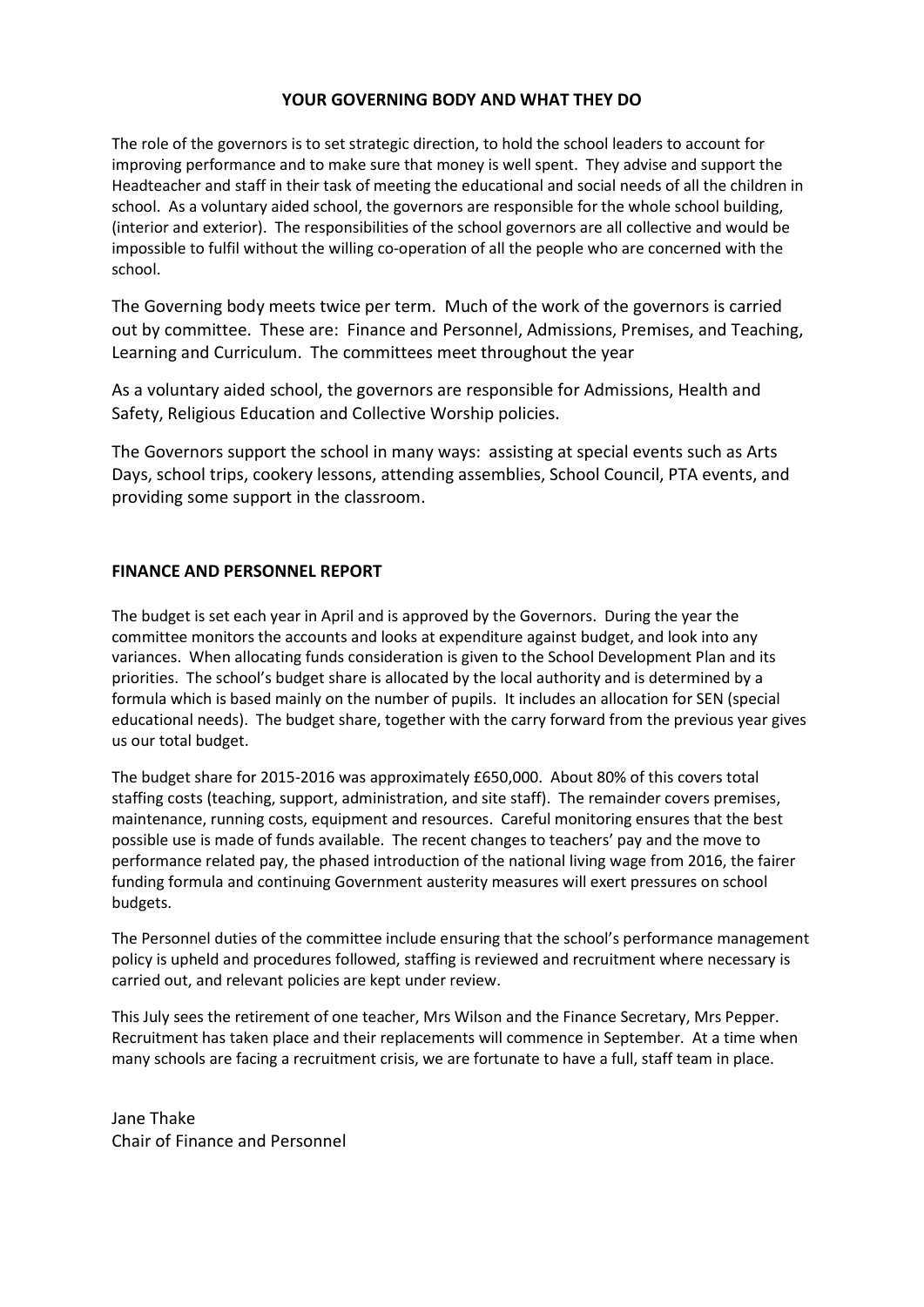## PREMISES

Some parts of our school building reach the grand old age of 170 next year and it is only by the hard work of our site staff and management that keeps the school fabric fit for purpose. The Premises Committee of the Governing Body support the Head and Site Manager in this important task by conducting safety walk-rounds, inspections and help with the myriad documentation that is required to prove we are safeguarding our pupils in a safe and fit for purpose environment. Committee members undertake Health and Safety and fire training to equip them for their role.

This year the school has seen improvements in our disabled access provision, new blinds for the school hall, a new awning for Class 2's outdoor play area, repairs to PE apparatus and many other enhancements too numerous to mention. Annual inspections of fire alarms and equipment are carried out as well as fire drills and play equipment checks. Next year we are looking to enhance the operation of the central heating system and look at even more energy efficient lighting systems. Our Site Manager, Mr Rule and his small team should be thanked for the wonderful work they do all year round.

Trevor Smith Chair of Premises Committee

## ADMISSIONS

As in previous years, it is the Admissions Committee's responsibility to ensure that our Admissions Policy is correctly administered and although the process is centralised through the Local Authority, as a Church of England Voluntary Aided school, we are the admitting authority. The committee also deals with any appeals that may occur.

This year we admitted an additional ten children into the Reception class at the request of the Local Authority to meet local demand for places. This is known as a 'bulge year' and is a one-off increase.

Jane Thake Chair of Admission Committee

## TEACHING, LEARNING AND CURRICULUM

This committee meets once per term to discuss all aspects of teaching, learning and curriculum. Committee members make regular visits into school to learn about all areas of the curriculum throughout the school. Reports are made to the governors. SEN within the school is closely monitored with regular reports. Presentations are made to the committee to make them aware of any new developments. This year the committee has focussed on the requirements of the new national curriculum and the implications for assessment without 'levels'.

Carol Scott Chair of TLC Committee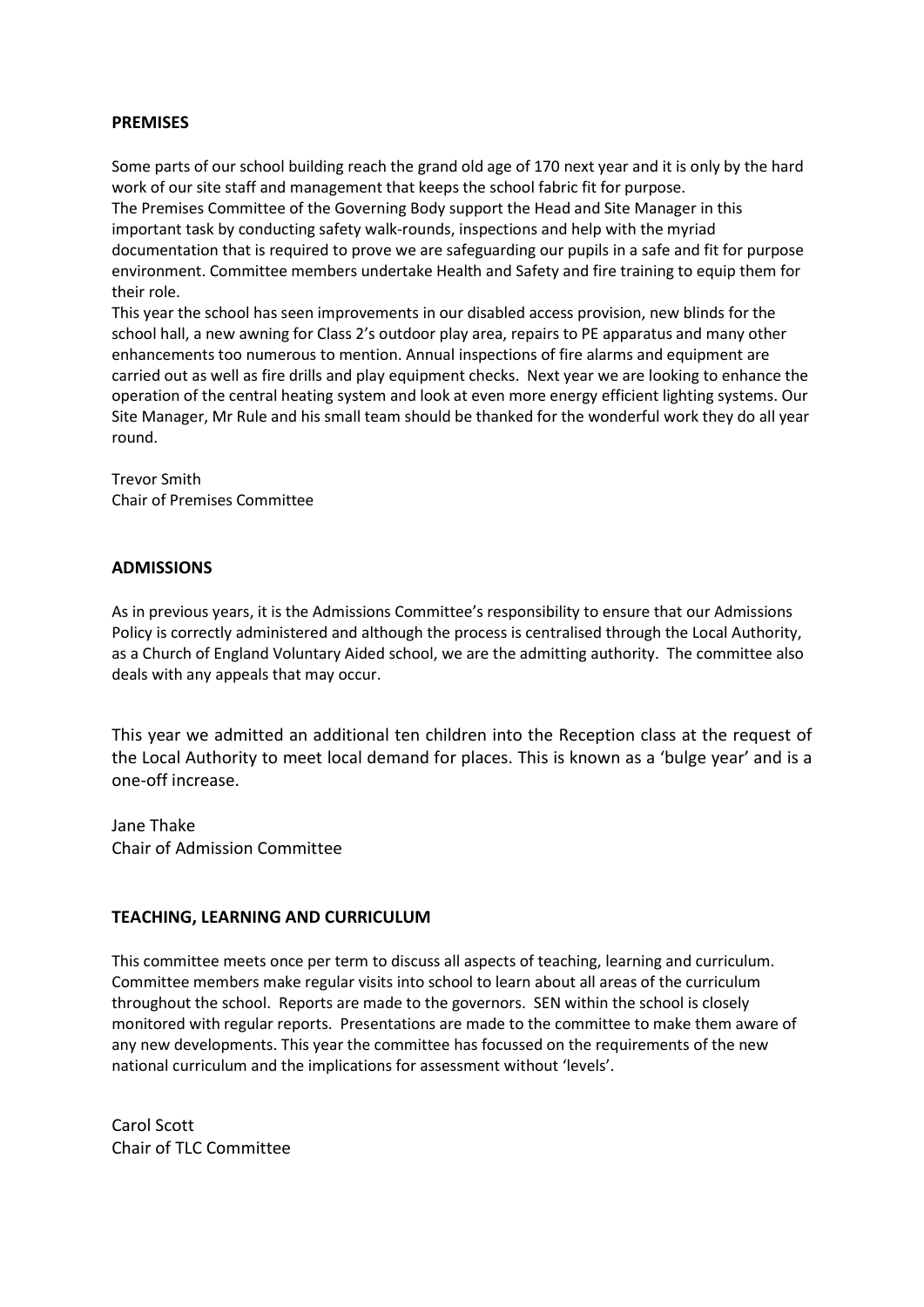## HEADTEACHER'S REPORT 2015 - 2016

September 2015 saw us welcome 30 new children into Reception ten more than our usual admission number of 20. This is known as a 'bulge year' and was put into place because the Local Authority needed to expand some schools to meet demand for school places across Hitchin town and villages. From September 2016 we return to our usual admission number. Our new pupils settled quickly and soon were confident and secure with life as part of the St Ippolyts school family.

This year has been another year of challenges, particularly in Years 2 and 6 who have had to undertake the new style end of key stage tests (SATs) for the first time. It's fair to say that throughout the year, the information and guidance from government has been fraught with difficulty; for example the materials produced to show schools what the 'expected standard' in writing looks like, were not released until February half term – half way through the school year. Nevertheless, our children have been extremely well guided and supported throughout by our amazing teachers who have worked tirelessly to make sure that they achieve their very best.

So much emphasis is put on 'SATs' but it is important that we remember these tests are only a very small piece of the wonderfully complex jigsaw that makes up an individual child. A test can only provide a brief snapshot of what a child can do on that particular day at that particular moment in time.

We know the curriculum standards have been raised significantly, we know the tests are much harder than they have ever been before. It is for this very reason that at St Ippolyts we remain fully committed, now more than ever, to provide a broad and balanced primary education: with a vibrant curriculum, an array of enrichment activities, trips, visitors, sporting opportunities, exposure to the expressive arts and most of all, developing personal and interpersonal skills to equip our young people for their life ahead.

Usually for the Headteacher's part of the Governor's Report, I work through the school year to try and give an overview of all that has happened since September. This time I have handed it over to the Year 6 children to report on – after all, how better to describe our year than through the eyes of a child?

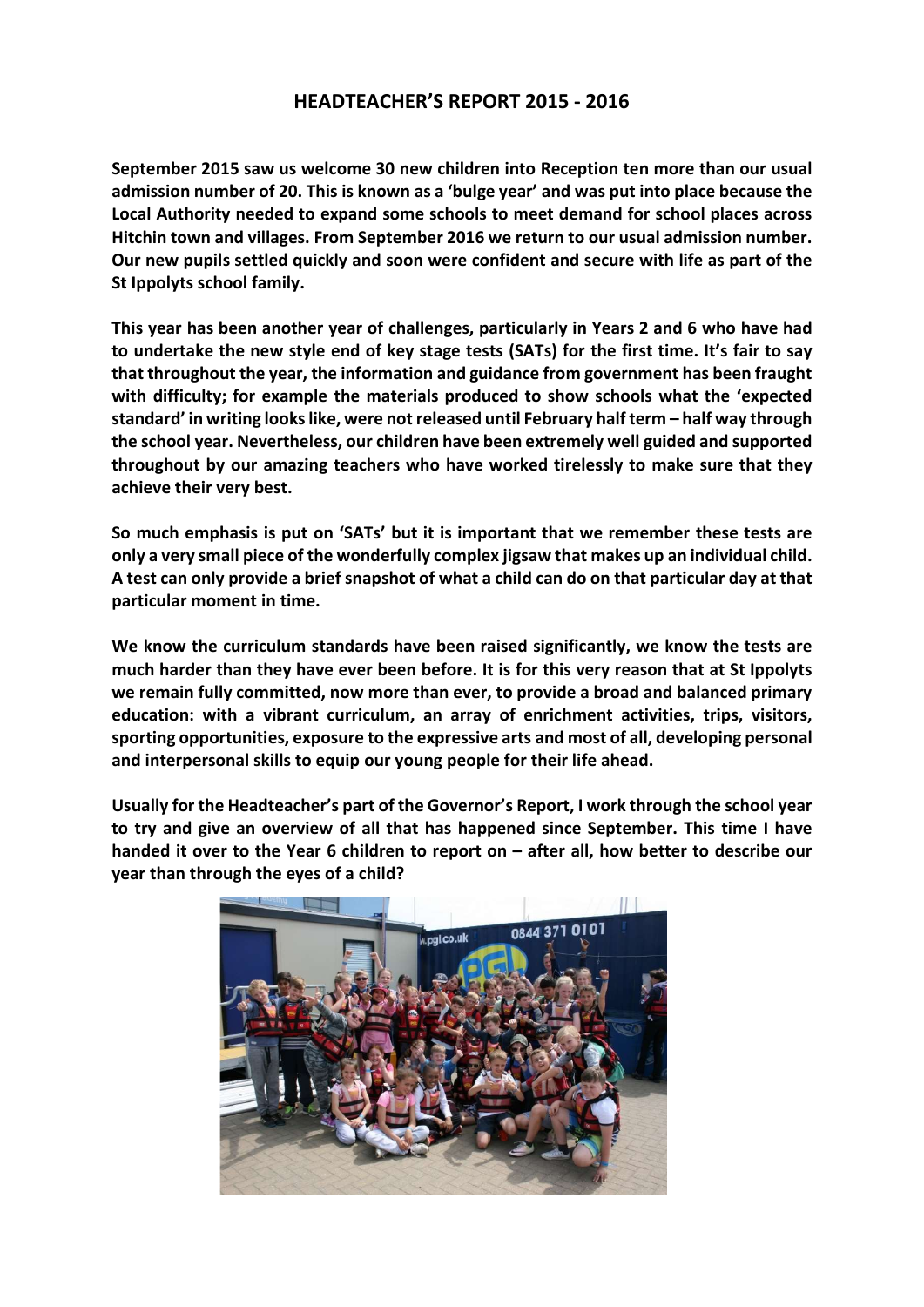## Buddying

In September, we had 30 new 4 year olds join our school. Each year 6 was entrusted to pair up with one of the younger ones. Buddying helps the new children to learn their way around school, feel safe and to know they always have someone to turn to. It also helps them to face the daunting process of going to the dining hall and onto the playground to make new friends. Eventually they become very independent and do things for themselves. Lily



## Family week

This year St Ippolyts held their family week at the beginning of the year in October. Each day, a class at a time, a parent or member of their family is invited to come in to experience what their children are learning in school. In class five parents and visitors even get to experience what it feels like to sit SATs, not as scary once you know how. Other classes did maths and science investigations, quizzes, PE and other fun activities … we hope you join in next year.

## Estelle

## Luke Temple visit



In October we were visited once again by the fantastic and funny author, Luke Temple. He visited our school and informed us of his latest series of stories. These were: Felix Dashwood and the Traitors Treasure, The Mutating Mansion and Traitors Revenge. A trio of people were asked to come up to the front and join in with acting. The following day he returned with books and posters ready to be signed. Every class had the chance to speak to him and his Dad. We are all waiting in anticipation for his next best sellers to hit the shelves. Katelyn W

## Charity

St Ippolyts have taken pride in supporting many charities throughout the year, such as: contributions to Hitchin Foodbank, dressing in red for Red Nose day, the biggest outdoor aerobics session for Sports Relief, Children in Need; where we all brought in a teddy to school for a day - even the teachers. We cannot forget the work and love for our very own trainee Guide Dog Honey. Mrs Blencowe one of our teaching assistants volunteers to train guide dogs and we are lucky to share in the experience. With the money we have raised in the past we have sponsored three dogs of our own as a school. They are Gismo, Herbie and Cally. Sadly, Honey has now left our school to



move onto her next step in her training to becoming a fully qualified Guide Dog. This year one of our pupils in Class 3 was extremely generous and brave in supporting The Little Princess Trust. She decided to cut off her ponytail and donate her hair so that a wig could be made for children suffering with cancer. Theo and Kaitlin M H

## Values

At St Ippolyts we take great pride in our Christian values. Over this year we have been introduced to various values in our collective worship. We have been shown various scenarios and taught about many values. We have learnt about perseverance, respect, forgiveness and generosity to name but a few. We have learnt the importance of these values and how they benefit us in school and in the wider community. They also help us now and in the future to develop the skills which we will need in our lives. An award is given each week to children who have been exceptional in demonstrating the chosen value. Ruby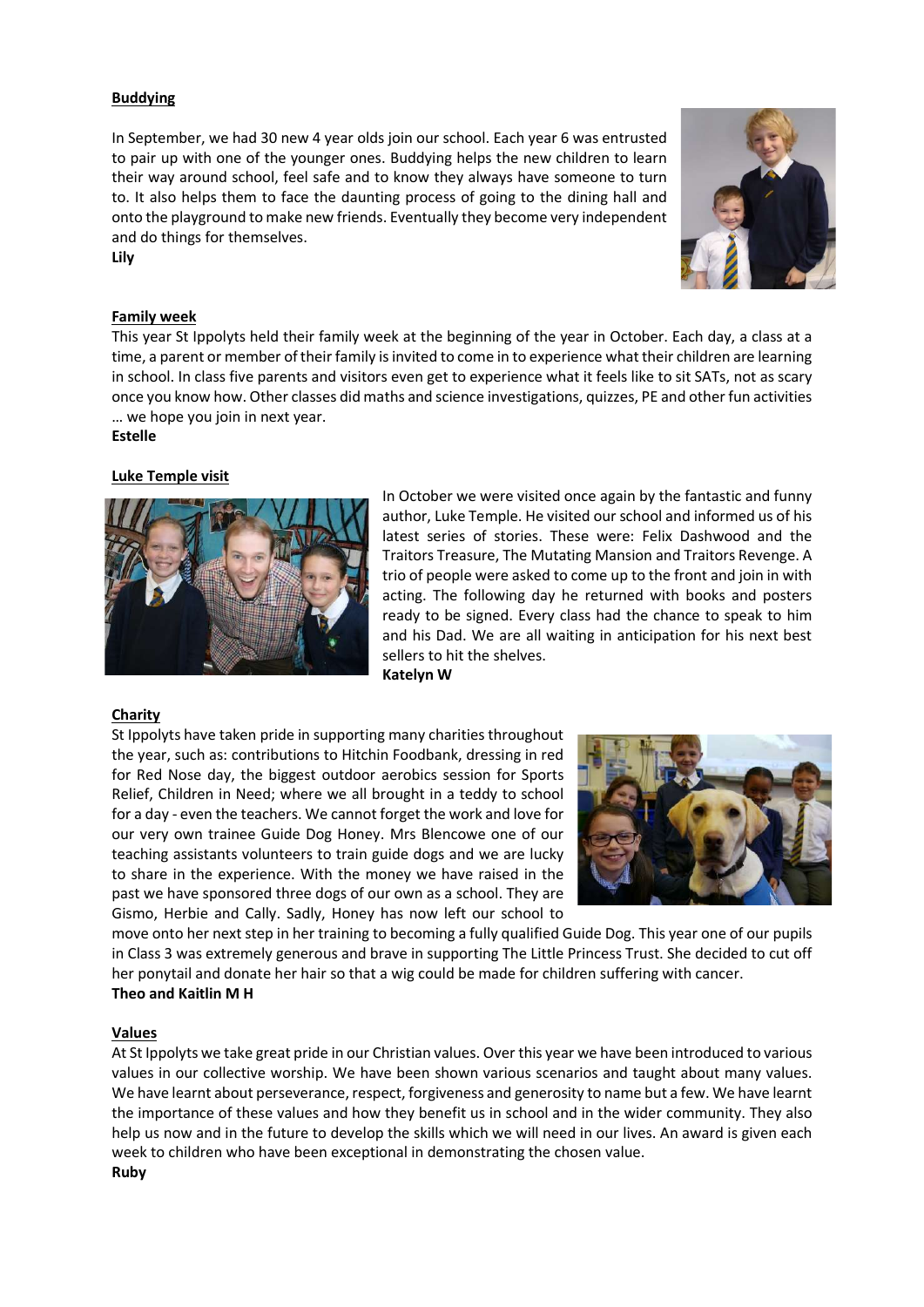## Services in St Ippolyts Church

Every year at St Ippolyts School we have 3 different services. There is a Harvest Festival service in the Autumn, a Christmas service and then an Easter service in Spring.

For Harvest Festival all the children bring in a gift of food which is donated to the local community.

For the Christmas service the pupils in Class 2 act out the Christmas story and the rest of the school tell the story in songs and words. It is a very special service and the church is always full of families.

During the Easter service each class tells part of the Easter story. The story is told at different places around school and finishes inside church. The service is both sad and happy as we reflect on Jesus' death and resurrection.

## **Harry**

## Christmas at St Ippolyts

As we care for the local community the school choir visited Wymondley and Sloe Hill Nursing homes to sing carols. It is an event that we dearly love as we bring joy to others. Once our school Christmas tree is put up and decorated with all the beautifully decorated baubles, handwritten by Mrs Peddie, Christmas begins. This was followed by our annual Christmas dinner. Mrs Harrington-Smith serves a traditional dinner of turkey, Brussels sprouts, roast vegetables and of course Christmas pudding. Year 6 are given the responsibility to invite school governors to join us and be a host for



the event. The following day each class had a party at the end of term which we thoroughly enjoyed with the Kool Kids disco thanks to the PTA. All children bring in a donation of party food and drink. Christmas is a great and memorable time of year at our school.

## Jessie

## Young Worship



In Young Worship we reflect on our values and take time to think about the individual meaning of each value and how it is special to us. Mrs Peddie does Collective Worships along with all the other teachers. Being part of this spectacular group we have the chance to set up and express our thoughts towards Jesus, God and our values by leading and preparing our own Collective Worship.

This includes creating prayers and developing our knowledge on the Bible. We all get to contribute our ideas and work together so everything is fair. The children in Young Worship

took part in a Diocesan event which was an art competition with the theme of compassion. As St Ippolyts is part of the Diocese of St Albans we had the opportunity to participate. By splitting Young Worship into three groups we produced three wonderful and individual pieces of artwork depicting compassion. Lauren

## Friendship Week

Friendship week is an incredibly entertaining and informative week for everyone! Earlier this year Mrs Nichols contributed in making Friendship Week 2016 come together once again.

The week was a lovely chance to contribute our thoughts towards friends and learn more about our values. We were also very lucky to have "Gripping Yarns" come into school and perform a very thought provoking performance. The week came to the end with the chance to make our very own Friendship quilt which was created in very many ways; some drew, some wrote their names and the upper years sewed their thoughts on Friendship. After a few days the quilt was all sewn together into a stunning finished blanket. It was a great success.

## Annabel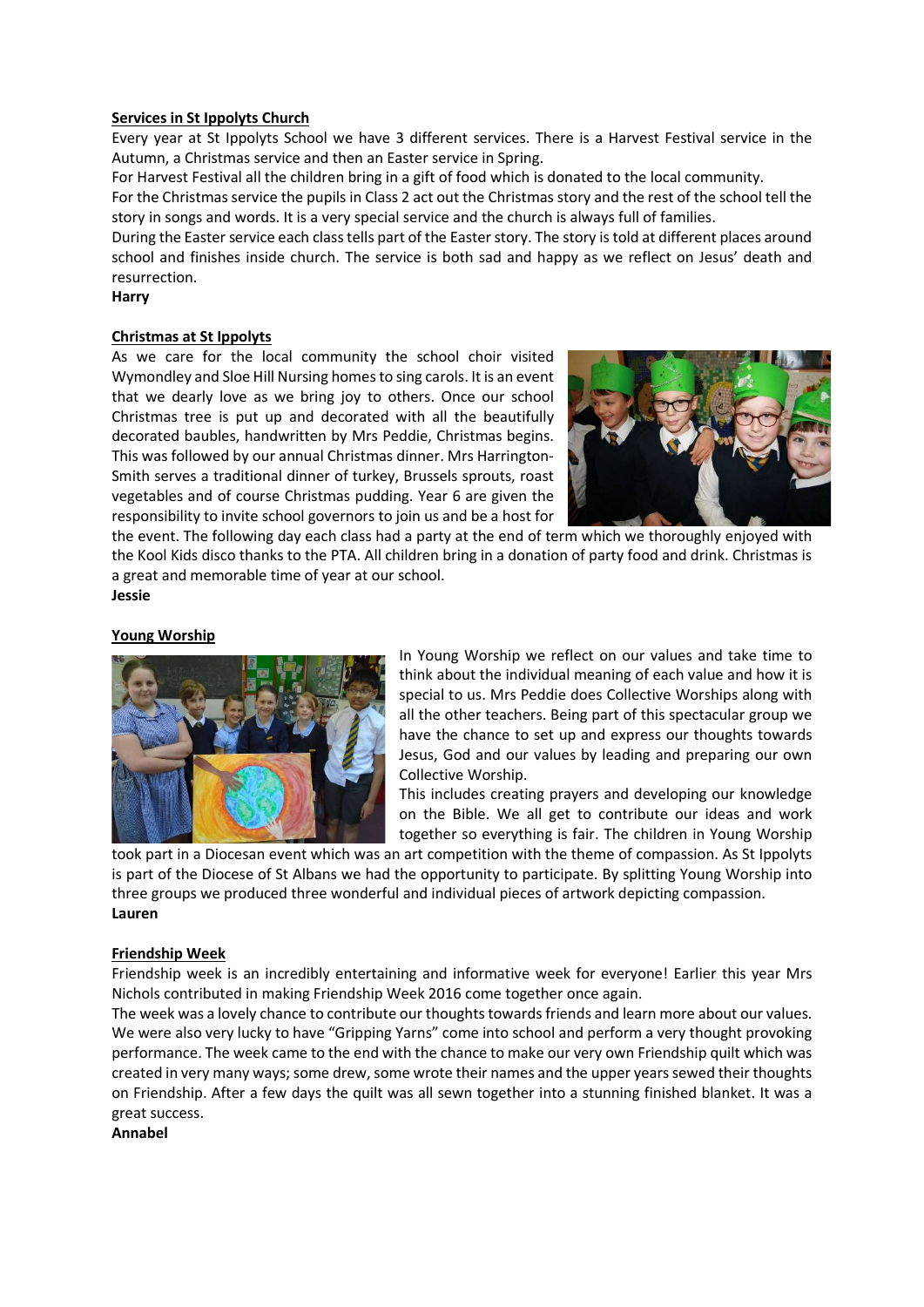#### Arts Days



#### The Royal Albert Hall

In March, 20 dedicated members of our school choir performed at The Royal Albert Hall for the Hertfordshire Music Festival alongside Mrs Stewart and Mrs Archer. It was a breath-taking experience; a once in a lifetime opportunity. James Mayhew (local artist from Letchworth) sketched and illustrated the songs as we sang them. His amazing artwork was then projected onto a massive screen located above the grand, historic organ.



#### Science Days

Alice



March was a manic month but filled with an amazing two days of non-stop science. We experienced a variety of fun and creative activities both in school and from visiting scientists. Visitors this year included: Boffin Pan from Science Boffins, Mr Foster (one of our Governors and the Assistant Head at The Priory) and Mr Box (GSK). Mr Foster let year five and six experience what science will be like at secondary school. The two days are mainly hands on and very practical giving us the opportunity to conduct various experiments.

Macsen



#### World Book Day

In March, St Ippolyts school had a fantastic experience on World Book Day. This time the theme was Peter Pan and all the teachers were dressed up as Peter Pan characters. Even Honey the dog was dressed up as Nana! All the pupils were dressed up as a book character of their choice. Some of our school governors gave prizes and for the best costume. Bilal

#### Phase

Phase is a group of representatives from churches in Hitchin who come into schools to help year 6 children with transition to secondary school. They also came at Christmas to talk about the nativity and at Easter to talk about the resurrection. In June they came to deliver their final talk about moving to secondary school and we had the opportunity to express any concerns we may have about the transition. We were also given some information and advice on about what to expect. Phase are an amazing group of people and we feel we are all ready to take the next step confidently in our learning. Joshua

For a number of years now, across two special days, everyone's creativity has the chance to shine when we have Arts Days. This year was no different…

With the theme of Africa, everyone was buzzing to go to the activities which were full of: paint, materials, markers, and lots of FUN. The range of activities covered was huge. On the third day we have a huge celebration assembly where everyone showcases their artwork. The assembly is normally filled with dancers/performances which they learn as a class. Once again the Arts Days was a huge success, thank you to all the teachers /PTA who organised and participated in activities. Lucy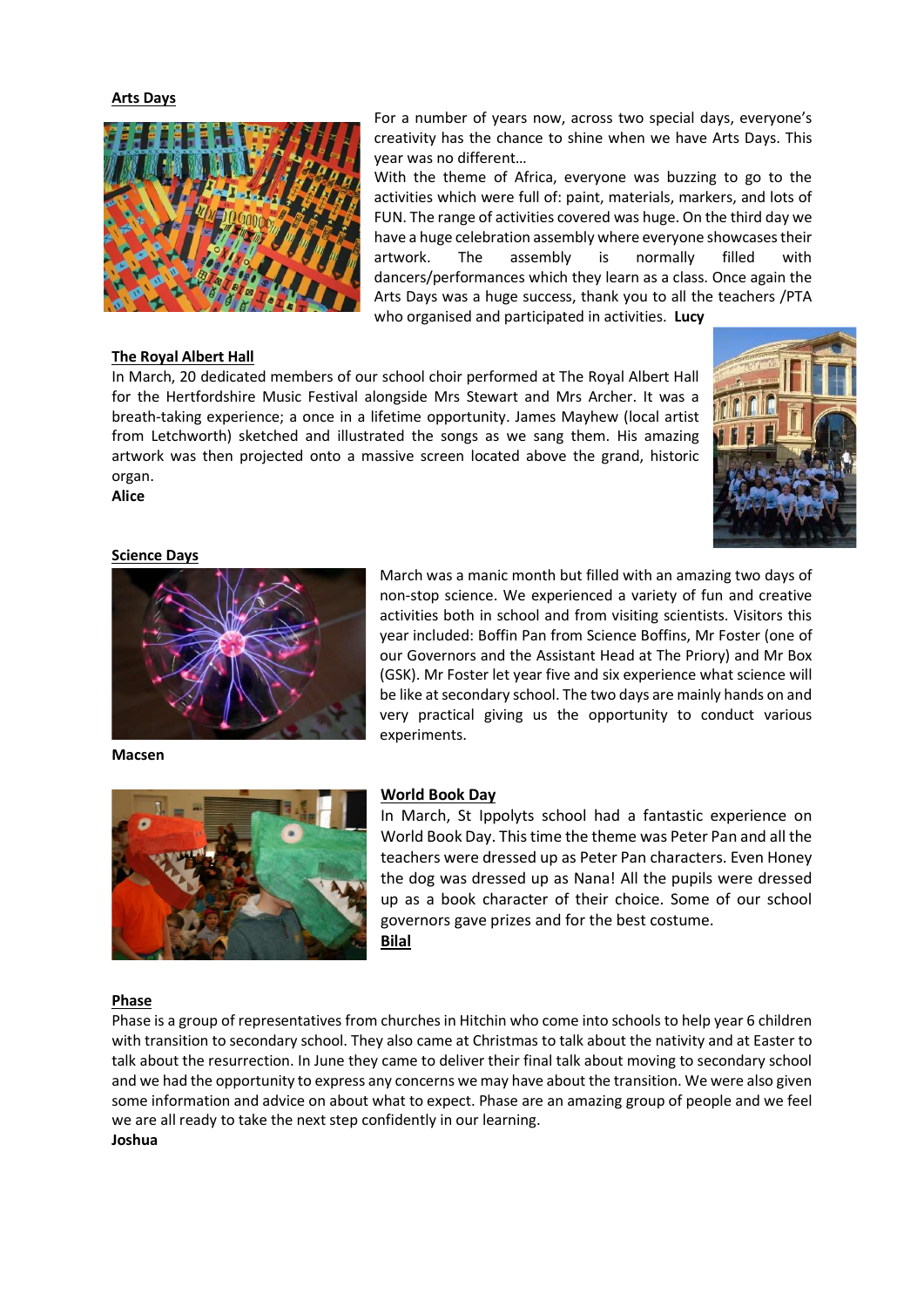#### Living Eggs

As part of "Science Week" at St Ippolyts we were lucky enough to take part in the Living Eggs project. We were able to watch chicks hatch. When wonderful chicks hatch out of the egg, they are so cute. The chicks stay in an incubator for about 2 days. We waited anxiously for the eggs to hatch on Chick Cam. Chick Cam is on the school website so you can stay tuned to what is going on at home or even on holiday! Everyone in school agreed that it was a wonderful and exciting experience to be able to watch.



## SATs

Anna

In May Year 6 and 2 children are required to take SATs to ascertain whether they are working to the expected level for their age group. Year 6 children went through a week of tests. Early every morning we did start the day with a delicious SATs breakfast, which prepared us for the day of tests ahead. The children in year 2 worked very hard and enjoyed completing their "quizzes".

#### Edward B



#### PGL

Every year, Year groups five and six get the chance to go away for a weekend residential. This year they went to Osmington Bay. All the children had a brilliant time and made the teachers very proud with their excellent behaviour and their "have a go" attitude. They had the opportunity to do lots of fun things: giant swing, dragon boating, a beach walk, abseiling and climbing and much more. We also ate some delicious food, sang songs and played lots of fun games. A great time was had by all!

Kaitlin G

#### Sports Events

Children across the school have taken part in a range of sports this year. The pupils have participated in local and sometimes national events, with great success. Tournaments have ranged from athletics to football and for the first time ever this year we took part in water sports (dragon and bell boating)

Sports day was another great success taking place in the summer term. Thankfully the weather was on our side and the day ran very smoothly. All 4 teams: Wimbledon, Wembley, Twickenham and Lords took part and enjoyed the team spirit throughout the afternoon. At the end toddlers and parents displayed some fantastic and quite competitive



running skills. The victorious team this year once again lifting the cup was …Wembley. Jay

#### Productions and Nativity

This year at St Ippolyts as always we have our annual production soon approaching and our Class 1 nativity play at Christmas. The Nativity is performed by Class one and parents and other visitors are invited to watch. The school production this year is Cinderella Rockerfella. Children are encouraged to sing solos and to develop their acting talent. The production is performed by Key stage 2 and this year promises to be amazing. Kierat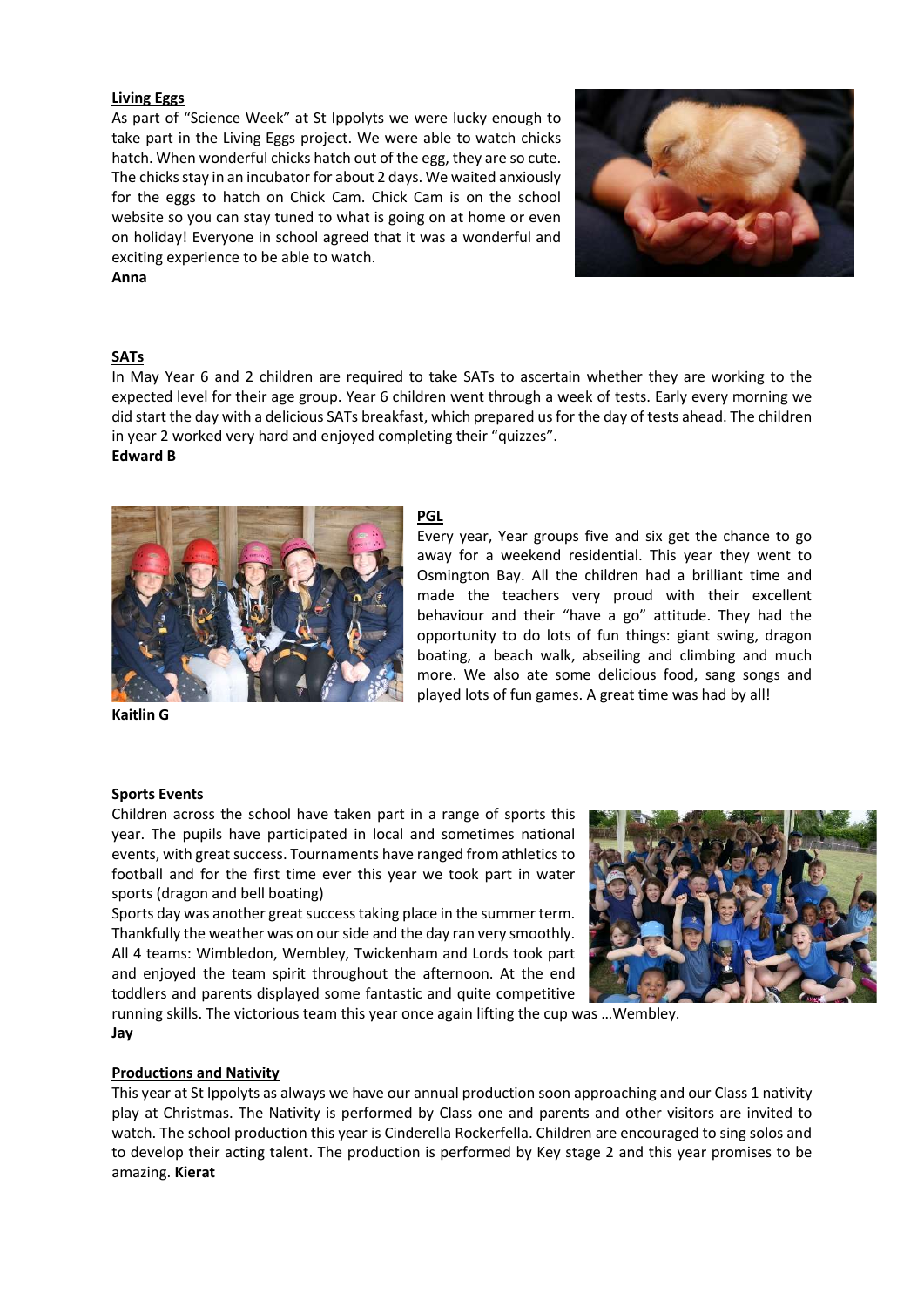## Play-leaders

Pupils from class 5 have been busy working as play-leaders. Each week 6 children are chosen as play-leaders. The main responsibility of the role is to help pupils to use the playground equipment properly and safely. They also help and encourage the younger children to play individually and in groups and they play a variety of different games with them. This scheme has been a great success and made playtime much more fun for everyone. Holly



## Theatre Trip "Joseph and His Amazing Technicolour Dreamcoat"

This year, a whole school trip was organised to Milton Keynes Theatre, where we watched Joseph and His Amazing Technicolour Dreamcoat. Each class had the opportunity to explore and understand this particular story from the Old Testament before seeing it. The production starred X -Factor winner, Joe McElderry, as Joseph. Overall the show was fun, exciting, and above all entertaining to all who watched it. The music was composed by the famous Andrew Lloyd Webber. The actors and actresses engaged and captivated the audience throughout. Overall, a once in lifetime experience not to be forgotten and thank you to the PTA and Mrs Peddie for arranging this.

Mark

I am sure you will agree that the children have done a fantastic job of giving a flavour of our school year!

As we approach the end of term I would like to extend a heartfelt thank you to you all; we are so fortunate to have such a committed and supportive parent body ay St Ippolyts.

Thank you also to our fantastic Governing Body, especially the Chair, Mrs Jane Thake, for their tireless work throughout the year on school leadership matters.

Our PTA – an amazing bunch of committed parents and families who work so hard throughout the year organising events and activities, not just to raise money, but also to provide opportunities for families and children to build relationships socially.

Finally an enormous thank you to our amazing staff team of teachers and support staff: they are truly outstanding and I am privileged to have them on the 'St Ipps team'!

This year I would like to pay a special mention to two longstanding members of staff who are taking early retirement at the end of term: Mrs Wilson, Class 2 teacher, who has worked with us since 2010 and Mrs Pepper who has been our Finance Secretary for the last 16 years! We will miss them both very much but wish them both well in their new adventures.

So the cycle continues….looking ahead to next year we are busy preparing to say goodbye to one group of children at the end of their primary years and getting ready to welcome new ones at the beginning. We also look forward to welcoming two new teachers in September, Miss Walker and Miss Leake, and the much anticipated arrival of Mrs Hoar's baby!

Enjoy the summer break, and we look forward to seeing you back in September for another busy year! Our love, prayers and best wishes go with the Year 6's as they make the big move to their secondary schools – good luck Year 6, come back and tell us how you are getting on, you have been quite simply, sensational!

Mrs RE Peddie Headteac

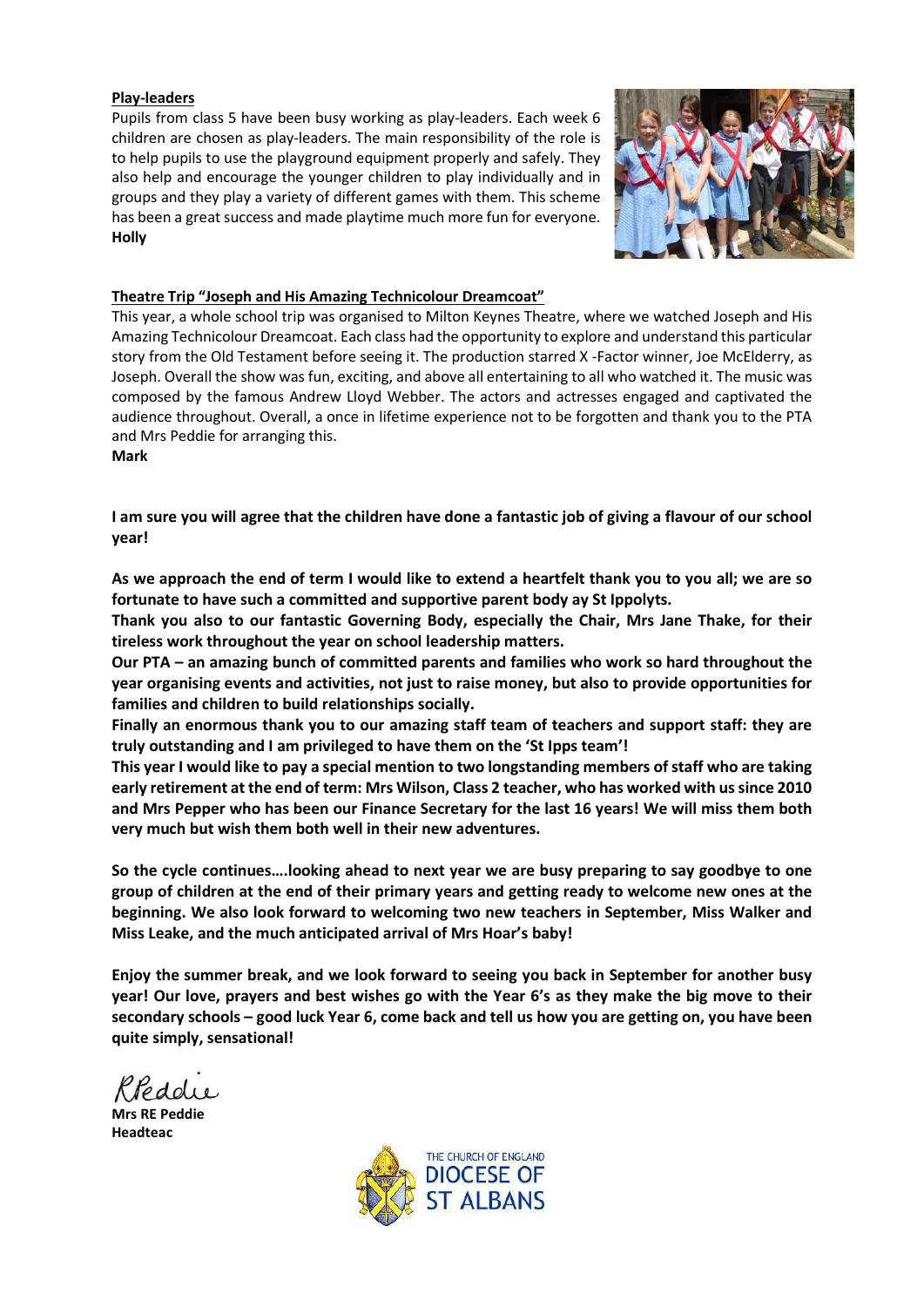## 2015 KEY STAGE TWO (Y6) ASSESSMENT **RESULTS**

| <b>READING</b>       | <b>WRITING</b> | <b>MATHS</b> | <b>GRAMMAR</b><br><b>PUNCTUATION &amp;</b><br><b>SPELLING</b> |
|----------------------|----------------|--------------|---------------------------------------------------------------|
| 87.4% L4+            | 100% L4+       | 87.5% L4+    | 87.5% L4+                                                     |
| $62.5\%$ L5+         | $62.5\%$ L5+   | $54.2\%$ L5+ | 70.8% L5+                                                     |
| $0\%$ L <sub>6</sub> | 25.0% L6       | 16.7% L6     | 4.2% L6                                                       |

These tables show the percentage of children achieving each level in 2015, compared to national end of key stage 2 teacher assessment levels and test results

The total number of eligible children is 24

Figures may not total 100 per cent because of rounding.

| <b>TEACHER ASSESSMENTS: % at each level</b> |          |          |                    |         |         |         |             |
|---------------------------------------------|----------|----------|--------------------|---------|---------|---------|-------------|
|                                             | W        | Level 1  | Level <sub>2</sub> | Level 3 | Level 4 | Level 5 | Level 6     |
| <b>ENGLISH</b>                              | $\Omega$ | 0        | $\overline{0}$     | 4       | 21      | 54      | 21          |
| National<br>data                            | 1        | 1        | 2                  | 9       | 47      | 39      | 2           |
| <b>MATHS</b>                                | 0        | 0        | $\Omega$           | 8       | 13      | 50      | 29          |
| National<br>data                            | 1        | $\Omega$ | $\overline{c}$     | 9       | 44      | 36      | 8           |
| <b>SCIENCE</b>                              | $\Omega$ | $\Omega$ | $\Omega$           | 8       | 25      | 67      | $\mathbf 0$ |
| National data                               |          | 0        | $\overline{c}$     | 9       | 49      | 38      | 0           |

| <b>TEST RESULTS % at each level</b>     |                      |    |    |    |    |
|-----------------------------------------|----------------------|----|----|----|----|
|                                         | Below L <sub>3</sub> | 3  | 4  | 5  | 6  |
| GPS (grammar punctuation &<br>spelling) | $\overline{0}$       | 13 | 17 | 67 | 4  |
| National data                           | 3                    | 18 | 24 | 49 | 4  |
| <b>READING</b>                          | 4                    | 8  | 25 | 63 |    |
| National data                           | 3                    | 6  | 39 | 49 | 0  |
| <b>MATHS</b>                            | $\overline{0}$       | 13 | 33 | 38 | 17 |
| National data                           | 3                    | 10 | 44 | 33 | 9  |